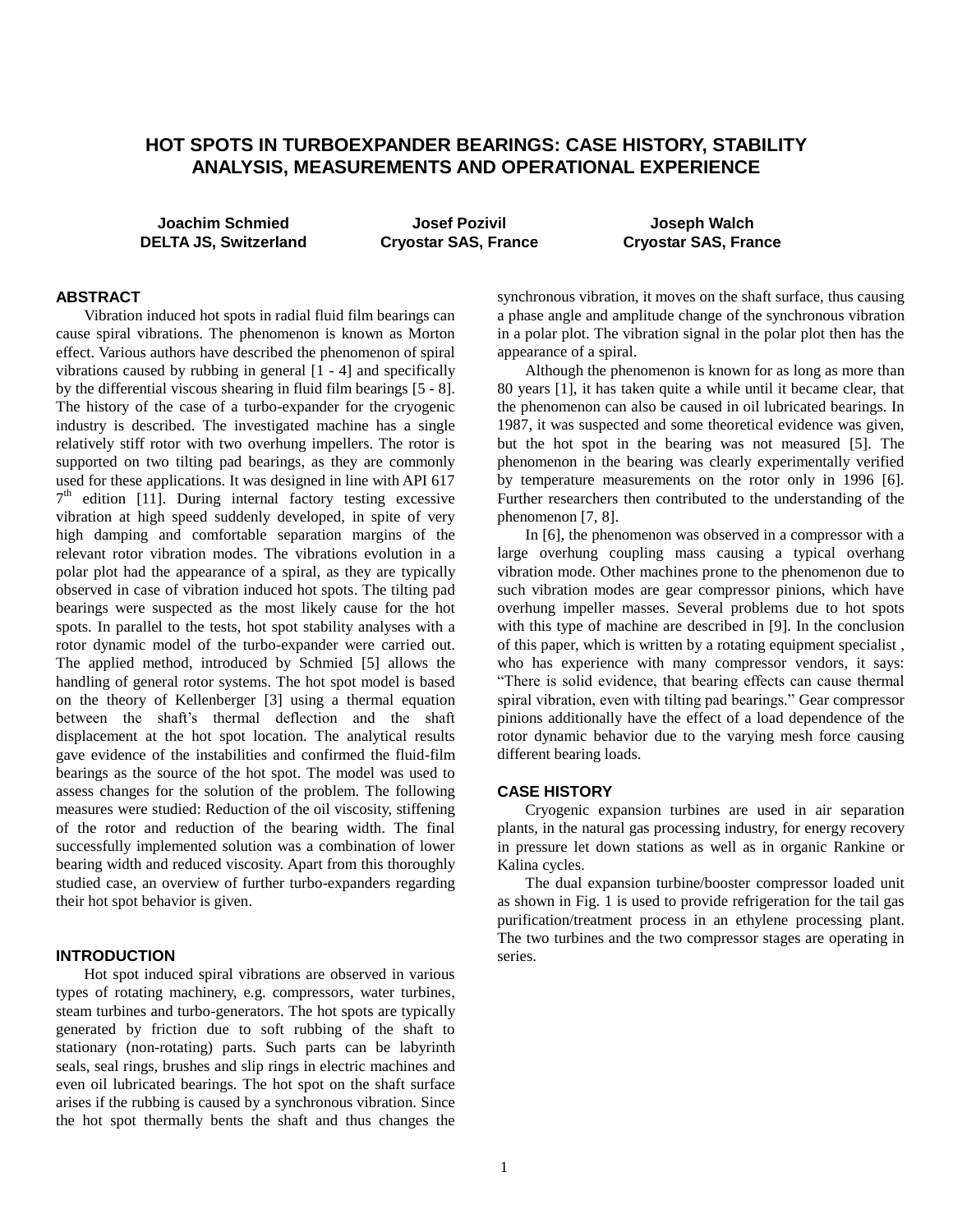

**Figure 1.** Dual turboexpander 2-TC 400/90 with the oil unit and control panel assembled in the workshop

The turbo-expanders in this case are very robust stiff shaft machines of proven design, for operation up to rather high maximum continuous operating speed (MCOS) of 18'600 rpm. At this MCOS speed the journal bearing peripheral velocity is about 88 m/s.

During the internal testing of the turbo-expanders, the measured shaft vibration started to rise suddenly just above the nominal speed. The sudden vibration increase was identified as a spiral vibration as described in [5]. The bearings were considered as the most likely source for a hot spot. Hot spot stability analyses were performed to confirm these test findings, and different remedies were considered for the machines based on these analyses. Two described remedies as described below were implemented and extensively tested at speeds up to 22'000 rpm (bearing journal velocity 104 m/s), a speed which is much higher than the machine trip speed of 19'500 rpm.

After the successful internal testing the machines were given free for factory acceptance test (FAT) witnessed by customer. The performance and mechanical behavior of both machines were accepted by the customer without reservations.

### **DESCRIPTION OF THE MACHINE**

The expansion turbine is of the radial inflow type with advanced aerodynamic design maximizing the isentropic efficiency. The machine is of a cartridge concept, which allows a quick replacement of the machinery bearing carrier including the rotating parts without interference with the expander cold insulated process pipes.

Adjustable nozzles are located around the expander wheel to control the gas flow by changing the flow area.

A 3D backwards lean blades compressor wheel is employed as a loading device, to recover the mechanical energy from the expander.

A vane diffuser is provided at the compressor wheel periphery to optimize the booster head-flow characteristics and to maximize its efficiency.

The stiff shaft is supported in the bearing carrier by two tilting pad bearings with multi lobe axial face for the thrust load. The radial bearings have 5 pads. They are loaded by the rotor weight of about 120 kg, which yields a specific bearing load of about  $0.24$  N/mm<sup>2</sup>. The load direction is on pad.

The bearing support structure is relatively stiff compared to the oil film and can therefore be regarded as rigid.

The bearing carrier also includes the labyrinth seals and supports the expander nozzle assembly and booster diffuser. The wheels are connected to the shaft by a Hirth radial spur tooth coupling and tightening bolt. The assembly of the bearing carrier with nozzle assembly, diffuser and shrouds is called plug-in unit. Expander and compressor housings are assembled on each side of the flanged bearing carrier (see Fig. 2).



**Figure 2.** Cross section of the turboexpander TC 400/90

# **ROTOR DYNAMIC BEHAVIOR (ANALYSIS AND TEST)**

## **Calculated basic rotor dynamic behavior**

The Campbell diagram (natural frequencies and damping ratios as a function of speed) of the shaft is shown in Fig. 3 together with the mode shapes of the forward whirling modes. The speed range from the nominal speed to maximum continuous speed in the diagram is grey shaded. There are two forward and backward whirling rigid body modes below nominal speed with a very high damping (damping ratio >20%). The forward whirling 1<sup>st</sup> and 2<sup>nd</sup> bending modes are above the speed range with a comfortable separation margin. The backward whirling  $1<sup>st</sup>$ bending mode coincides with the speed at the maximum continuous speed. However, it cannot be excited by unbalance or thermal bending.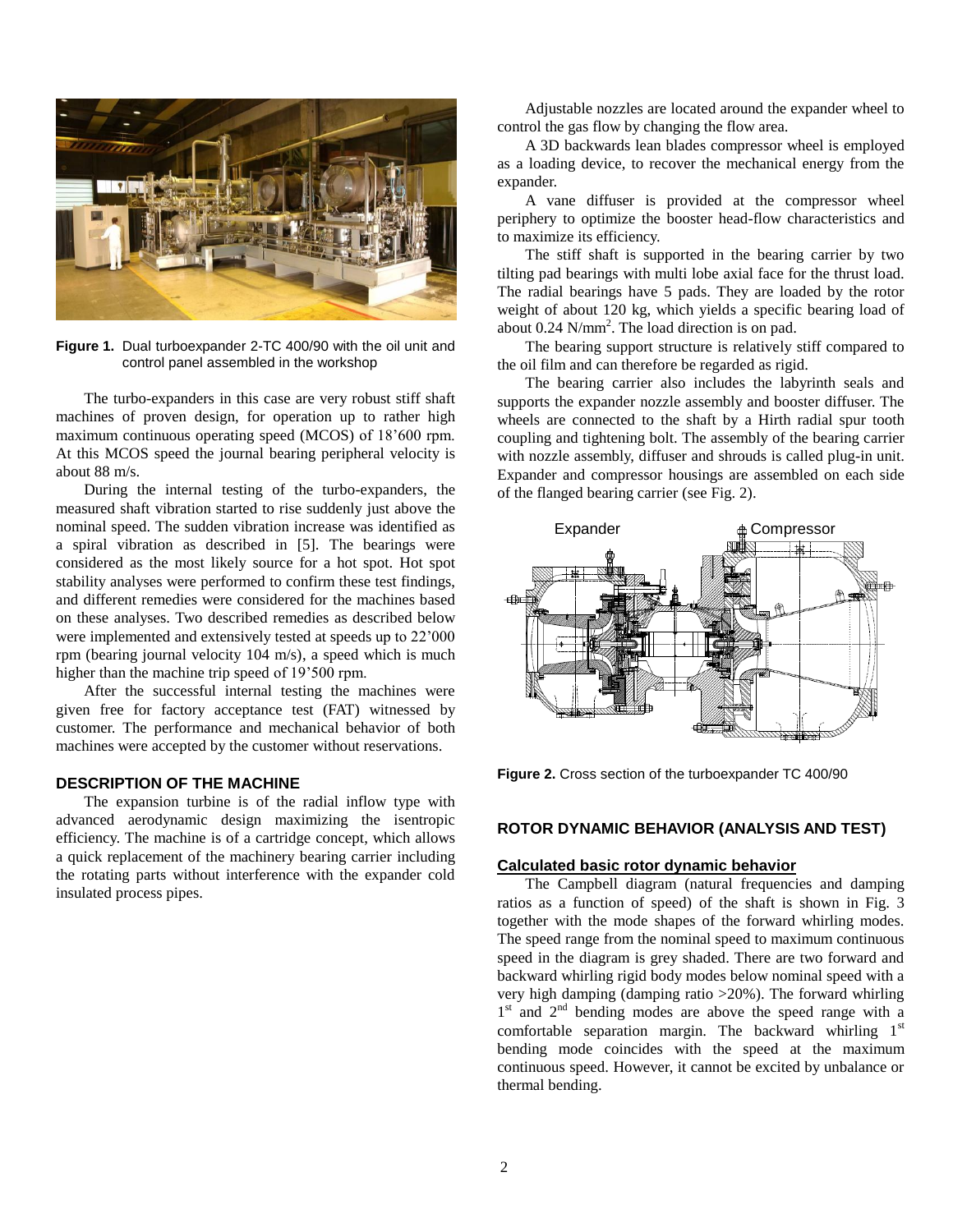

**Figure 3.** Campbell diagram and mode shapes

Although the shaft has two large overhung masses there are no typical overhang modes thanks to the stiff design. The  $1<sup>st</sup>$ bending mode has its largest deflection at the impellers; however, the vibration node is outside the bearing.

The response to an unbalance with a magnitude of 4 times the API residual unbalance (165gmm) [11] is shown in Fig. 4. The unbalance distribution as indicated in the figure excites the 1<sup>st</sup> bending mode. The unbalance magnitude is based on the complete rotor weight, not just on the overhung portions as for overhang modes. The evaluation of the response according to API is also shown in the figure. It can be seen, that the separation margin (SM) of 55.5% is by far larger than the required margin of 25.6%, which depends on the amplification factor (AF) and damping, respectively. The unbalance sensitivity of 0.437 (amplitude limit  $A_1$  / amplitude in the critical  $A_c$ ) is smaller than the required 0.5, although it is not an issue because of the large separation margin. The API evaluation is automatically done in the program MADYN 2000 [10], which has been used for the analysis of the basic behavior.



**Figure 4.** Unbalance response plot with API evaluation

# **Test bed measurements of original configuration**

During the internal performance test of the machines also the mechanical machine behavior was tested up to the trip speed of 19'500 rpm, following the API 617 test requirements [11]. The vibrations were monitored utilizing the Bently Nevada ADRE system. Figure 5 shows the typical test bed computer mimic for the automated performance data monitoring and acquisition.



**Figure 5.** Test bed computer mimic

The measured vibration of the tested machine had a dominant synchronous (1xN) component. The ADRE vibration polar plot (all plots show only this 1xN component) had the typical spiral vibration appearance, as shown in Fig. 6 for the MCOS speed of 18'600 rpm. The rotation direction of the spiral vibration was forward (co-rotational). The time period for 360° phase angle change was around 5 minutes.



**Figure 6a.** Spiral vibration in polar plot – expander side



**Figure 6b.** Spiral vibration in polar plot – compressor side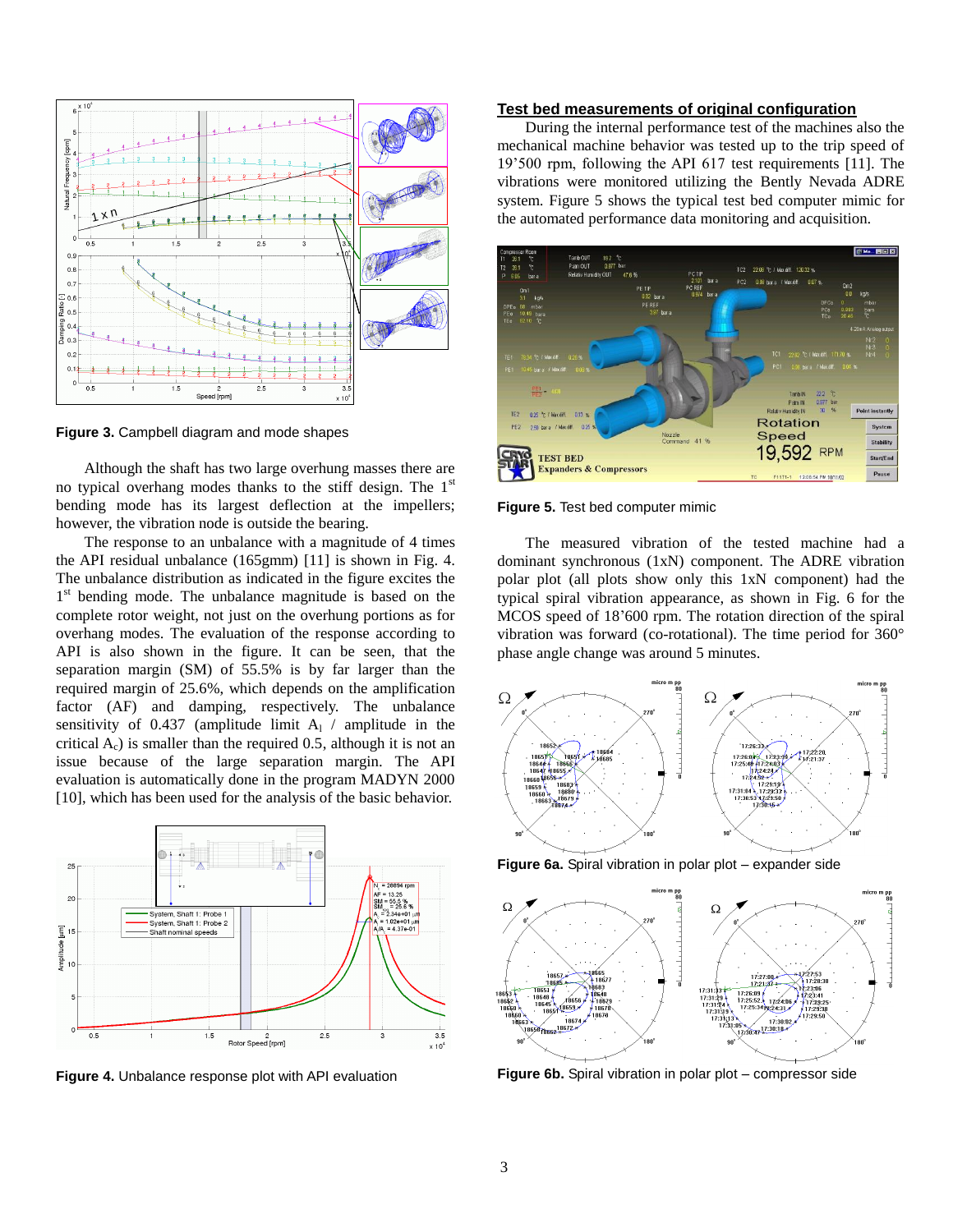A hysteresis between run up and run down can be seen in the vibration versus speed plot (Bode plot), Fig. 7. It is a typical behavior for a spiral vibration.



**Figure 7.** Vibration hysteresis in Bode plot

Several additional internal mechanical running tests were performed with higher and lower oil temperature, with higher and lower oil pressure and thus flow and also with increased and decreased radial bearing clearance. Some of these tests brought little improvements in the shaft vibration behavior, but did not eliminate the hot spot phenomena and the spiral vibration. Therefore it was decided to perform extensive theoretical hot spot stability analyses prior to envisage rotor and bearings modifications.

## **HOT SPOT STABILITY ANALYSIS**

The method introduced by Schmied [5] to calculate the hot spot stability based on the hot spot model of Kellenberger [3,4] is described in detail in appendix A. The method can be used for any rotor system and heating mechanism (also see [12]). Several heating locations can be considered in one model at once. The stability threshold is calculated as a function of the ratio of added to eliminated heat. The added heat is assumed to be proportional to the speed and shaft deflection at the hot spot location, the eliminated heat proportional to the thermal deflection. Thus the stability threshold is a function of the ratio  $p\Omega/q$  with p as the proportionality factor for the added heat, q for the eliminated heat and  $\Omega$  as the speed.

The proportionality factors depend on the heating mechanism and must be derived accordingly. The heating mechanism in a bearing is briefly described in the following paragraph. The corresponding proportionality factors can be estimated with some simplifications as described in appendix B.

If the ratio of added to eliminated heat is close to the threshold or even above the threshold, the rotor can be regarded as sensitive to bearing hot spots.

## **Hot spot mechanism in the bearing**

In Fig.8 the shaft is shown in the bearing for a centered, circular orbit in two positions denoted as 1 and 2 together with the velocity profile of the oil film. Position 2 is a quarter period

later than position 1. It is obvious, that for each position, there is one point on the shaft surface, which is subject to maximum friction due to the maximum velocity gradient (red profile). The opposite point of the shaft is subject to the minimum friction due to the minimum gradient (blue profile). In case of a synchronous orbit it is always the same point on the shaft, which is subject to maximum friction (red dot) and minimum friction (blue dot). Thus a differential heating and a hot spot occurs.



**Figure 8.** Hot spot mechanism in the bearing and the real circular orbit as tested

For the present case of tilting pad bearings with very low load the case of a centered circular orbit is close to reality as shown in Fig. 8. The estimation of the ratio of added to eliminated heat according to appendix B is among others based on this assumption.

In case of an elliptic off-centered orbit differential heating will also occur. It may be less since it is not always the same two opposite points, which are subject to maximum and minimum friction. On the other side the maximum friction can be higher, since the minimum clearance can be lower. Balbahadur and Kirk [8] claim, that the centered circular orbit is the worst case. However, there is no real evidence from practical experience for this, since hot spot induced spiral vibrations have also been observed in case of highly loaded bearings with elliptic offcentered journal orbits.

The thermal deflection of the shaft due to  $1^{\circ}$ C temperature difference in the cross section at the bearing on the compressor side is shown in Fig. 9.



**Figure 9.** Thermal deformation due to 1<sup>°</sup>C temperature difference in the compressor bearing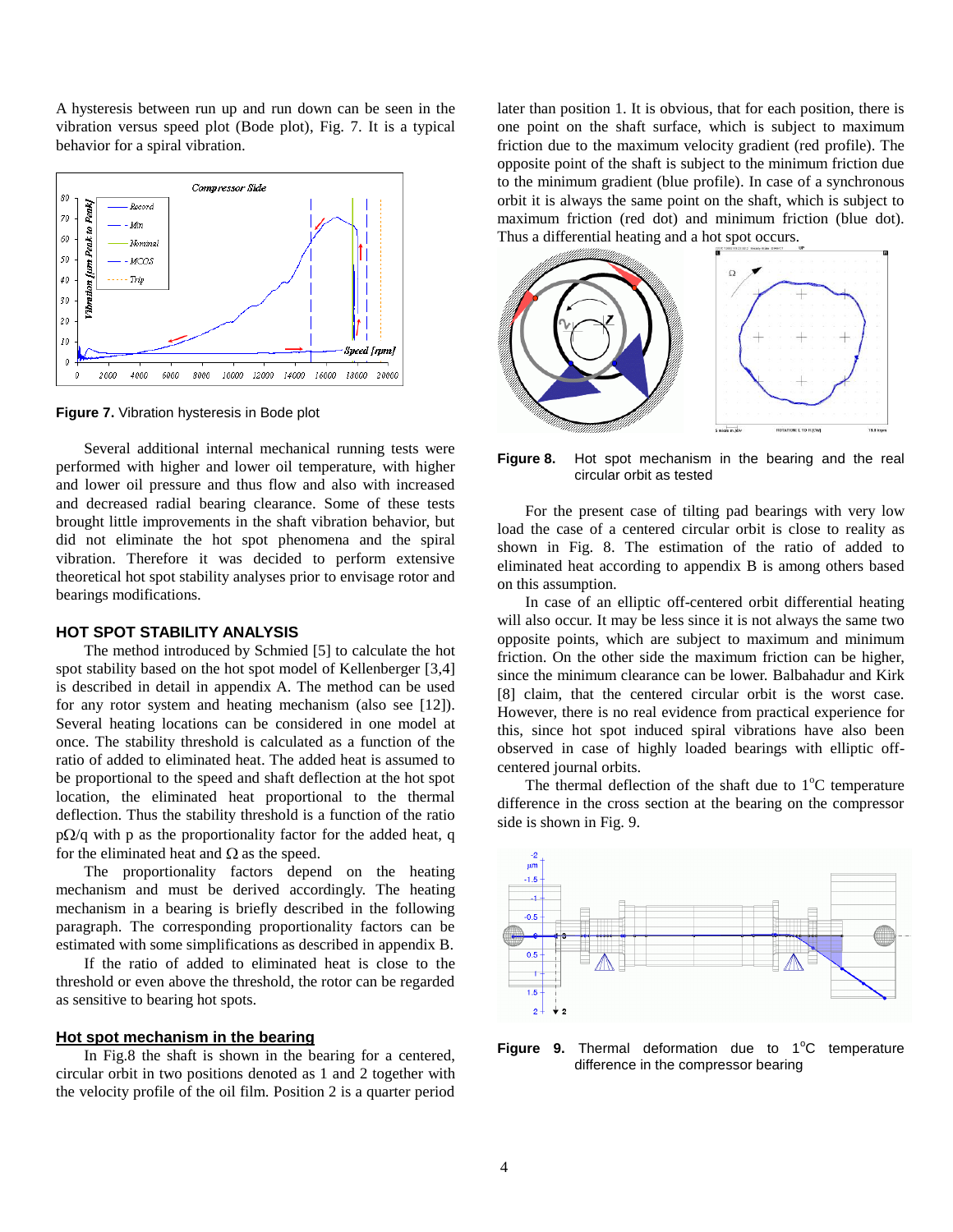#### **Hot spot stability chart (original design)**

The hot spot stability chart for the original configuration is shown in Fig. 10. Hot spots in both bearings were considered in the analysis, which work together and excite the rotor. Therefore two thermal modes (see appendix A) appear. They represent the response to the thermally bent rotor. The threshold of the  $1<sup>st</sup>$  thermal mode (black line) is determined by the  $1<sup>st</sup>$ bending and has its minimum at its critical speed. The threshold of the  $2^{nd}$  mode (green line) is determined by the  $2^{nd}$  bending. It is not important in the speed range of interest.

The estimated heat ratio (see appendix B) is the red curve in the chart. It is the ratio of the differential heat generated in the bearing due to losses (which is assumed to enter the shaft) to the differential heat eliminated from the shaft by heat transfer to the oil. Due to the simplifying assumptions, which do not consider the detailed bearing geometry such as the bearing preload and the gaps between the pads, a second heat ratio line (dotted) is drawn assuming only 50% of the input according to Eq. (22) in appendix B. The stability threshold is between the ratio with 100% and 50% heat input. The present and many other experiences prove that in this case there is a large risk to run into a hot spot problem, i.e. to get a spiral vibration with increasing amplitude.



**Figure 10.** Hot spot stability chart for the original configuration

The direction of the hot spot precession is also indicated in the chart. "<sup>+</sup>" means the hot spot and thus the phase angle change in the polar plot move in the same direction as the rotor speed, "-" means in the other direction. In the speed range of interest the direction is "+", which agrees with the measurement in Fig. 6.

### **ANALYZED AND TESTED MODIFICATIONS**

Based on the hot spot stability analysis the following three remedies were considered for the elimination of the hot spot phenomena:

- Install modified rotor with higher stiffness
- Reduce the heat input into the shaft in the bearing area
- Increase the heat elimination in the bearing area

Within the existing bearing carrier the rotor can be modified into stiffer execution by elimination of the replaceable thrust collars and by increasing the diameter of the central section.

The reduction of the heat input into the shaft can be accomplished by reduction of the tilting pad bearing to shaft contact area, by reduction of the oil viscosity, or by increasing the bearing clearance.

The heat elimination rate can be increased by higher lube oil flow, or by bearing modifications. The bearing modification can include asymmetric tilting pads, cooling groove in the pads, or pads made of material with higher conductivity e.g. bronze.

In view of the delivery constrains of tilting pads made of bronze the following two configurations have been selected for further testing:

- 1. modified stiffer rotor
- 2. bearings with reduced pad width and in addition utilizing lower oil viscosity.

The influence of the bearing parameter changes on the ratio of added to eliminated heat can be seen in Eq. (22) in appendix B. The influence of the lower viscosity is obvious, since the ratio is proportional to it. The influence of a reduced bearing width cannot be directly seen, since it does not appear in the equation. However, the parameter  $\beta$  (thermal deflection per temperature difference in the bearing cross section) is roughly proportional to the width. Thus the ratio is also proportional to the width.

The increase of the bearings clearance was not considered, because it did not bring any significant spiral vibration reduction during the already performed foregoing testing, in spite of the fact that the heat ratio is a square function of the clearance. Most probably the lower heat ratio was compensated by a lower threshold due to a reduction of the  $1<sup>st</sup>$  bending mode frequency and a larger vibration deflection in the bearing.

The above described modifications 1 and 2 were implemented and internal testing performed to confirm the theoretical results.

#### **Modified stiffer rotor**

The original rotor was equipped with replaceable thrust collars. The modified rotor was without replaceable thrust collars and its diameter was increased in the central part. The original and modified rotors are shown in Fig. 11 and 12.



**Figure 11.** Original rotor



**Figure 12.** Modified rotor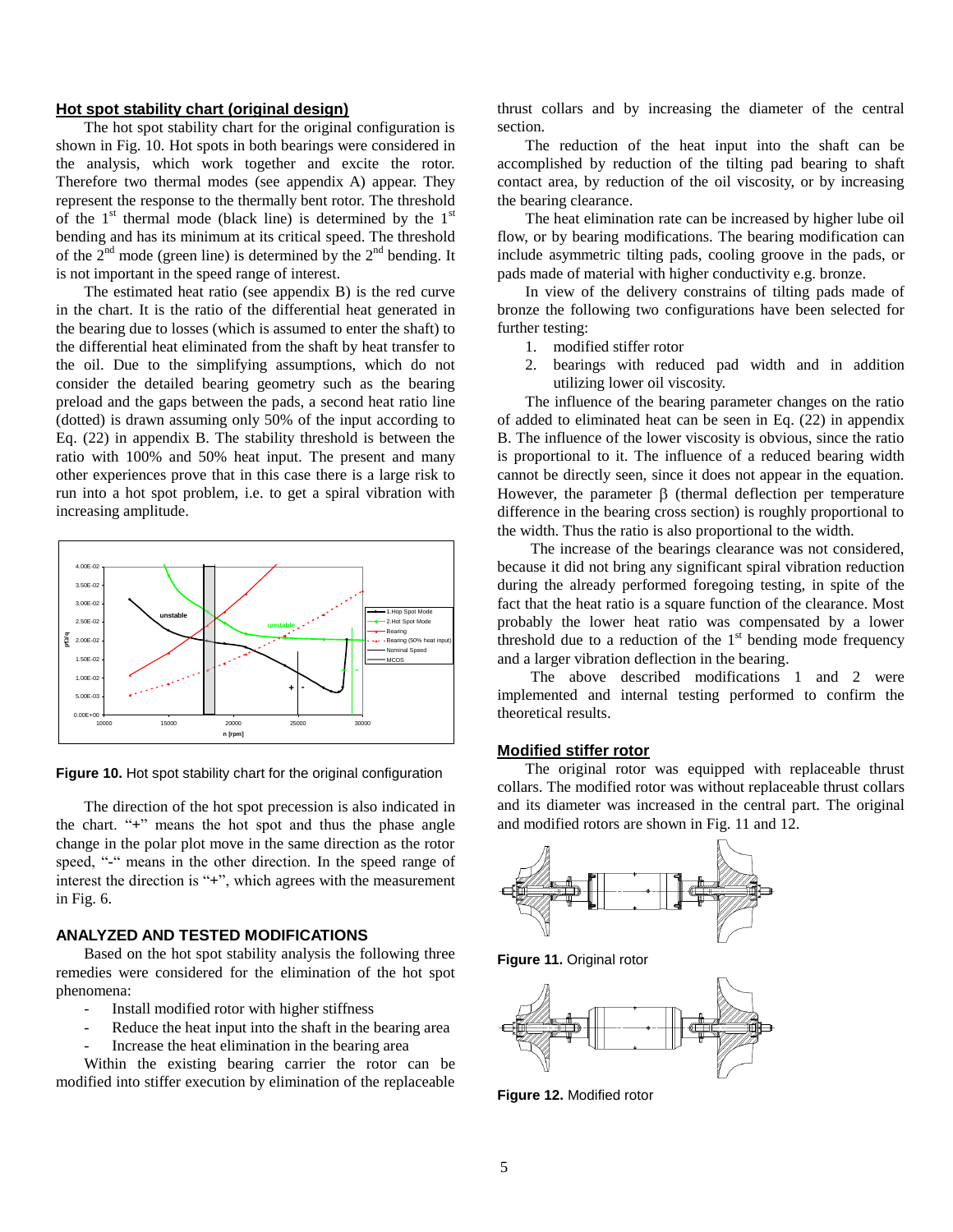The Campbell diagram for the  $1<sup>st</sup>$  forward whirling bending mode of the original and stiffened rotor is shown in Fig. 13. As expected the stiffer rotor increases the separation margin. The damping is reduced. However, due to the large separation margin this should not deteriorate the rotor dynamic performance.



Figure 13. Campbell diagram for the 1<sup>st</sup> forward whirling bending mode

# **Hot spot stability chart for the modified rotor**

The stability chart of the stiffened rotor is shown in Fig. 14 together with the stability threshold line of the original rotor as dashed lines. The slight improvement of the threshold can be attributed to the higher critical speed, which moves the minimum threshold to a higher speed.



**Figure 14.** Hot spot stability chart for the modified rotor

#### **Test bed measurements for the modified rotor**

The ADRE vibration records for the modified rotor are shown below in Fig. 15-17. It can be seen, that the vibration on the expander side was behaving exceptionally well without any reservations. However on the compressor side, a slight thermal bow by hot spot and spiral vibration was identified in the Bode plot, which shows the vibration hysteresis above the MCOS.

The vibration levels for the modified rotor could be accepted according to the API 617 criteria. But because of the eliminated thrust collars and the beginning hot spot phenomena on the compressor side above the MCOS, this variant was not considered as an acceptable solution.

From this behavior can be concluded, that the actual heat ratio at MCOS is close to the threshold in Fig. 14, i.e. it corresponds to about 80% heat input according to the estimation in appendix  $B$  (Eq.  $(22)$ ).



**Figure 15.** Vibration in polar plot – expander side



**Figure 16.** Spiral vibration in polar plot – compressor side



**Figure 17.** Vibration hysteresis in Bode plot – compressor side

#### **Modified bearings**

The original tilting pad radial bearings were of a robust design with a standard width of 0.6D. The contact area to the shaft can be reduced by shortening the pad, by narrowing the bearing width, or by combination of both measures. It was decided to narrow the bearing width from 55 to 40 mm, also in view of the very low bearing loads. The existing original tilting pads and the bearing body were modified as shown in Fig. 18.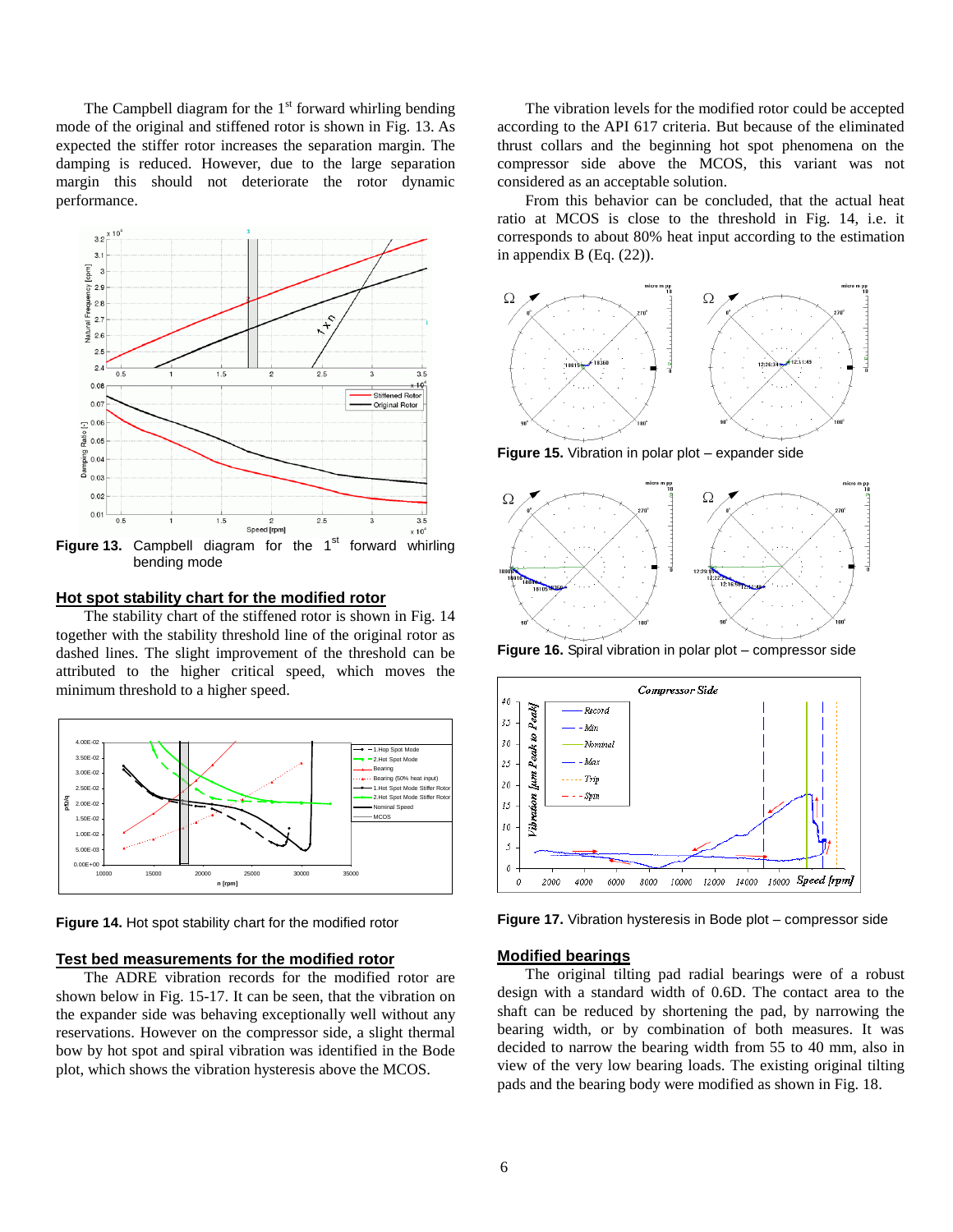

**Figure 18.** Original 0.6D bearing and modified 0.4D bearing

In addition to the bearing width reduction also the oil viscosity was reduced from nominal 46 cSt to 32 cSt oil. The rotor dynamics was recalculated for the thinner oil and found to be adequate. There was almost no change except a slightly reduced damping.

The two measures reduce the heat input into the shaft approximately by the following factor:

> $40/55 \times 32/46 = 0.50$  $\bullet$

This means that both modifications reduced theoretically the heat input into the shaft to some 50% of the original value. It was important to confirm this assumption by hot spot stability calculation and chart and by testing the new configuration.

# **Hot spot stability charts for modified bearings with reduced oil viscosity**

The stability chart with the bearings with reduced width and the lower viscosity is shown in Fig. 19. The reduced bearing width practically did not change the threshold line, but the heat ratio now is considerably lower. The heat ratio line for 100% heat input is clearly below the threshold in the speed range of interest. Therefore a stable system can be expected.



**Figure 19.** Hot spot stability chart for the reduced bearing width with reduced oil viscosity

# **Test bed measurements for modified bearings with reduced oil viscosity**

With the modified bearings and the oil viscosity reduced from nominal 46 cSt to 32 cSt the test results did not show any more the spiral vibration and vibration hysteresis. With the two described measures the shaft thermal bow due to the hot spot phenomenon and the spiral vibration were completely eliminated up to the tested speed of 22'000 rpm. The test results are shown in Fig. 20 and 21.



**Figure 20a.** Vibration in polar plot – expander side



**Figure 20b.** Vibration in polar plot – compressor side



#### **Decided final configuration**

The final configuration of the turboexpander rotor and bearings was decided after the internal testing to be the execution with reduced bearings width and with the reduced lube oil viscosity. With this execution both turbo-expanders and their spare plug-in units were successfully FAT tested with the customer and all accepted without reservations.

### **EXPERIENCE WITH OTHER TURBO-EXPANDERS**

After this new exhaustive experience with the vibration induced hot spots, based on predictive analysis and testing, the unexplained historical cases from the years 1996 and 2001 were analyzed and the unexpected excessive vibrations during FAT were re-evaluated. Both cases with still available ADRE vibration records could be clearly identified as the spiral vibration problem (see Fig. 22 and 23).

Both cases happened on turbo-expanders with similar shaftbearings configurations as shown in Fig. 2 and 11. The first case (Fig. 22) was identified by slight labyrinth rubbing marks on shaft and was corrected by increasing the labyrinth clearance. The second case was tested up to 104 m/s bearing journal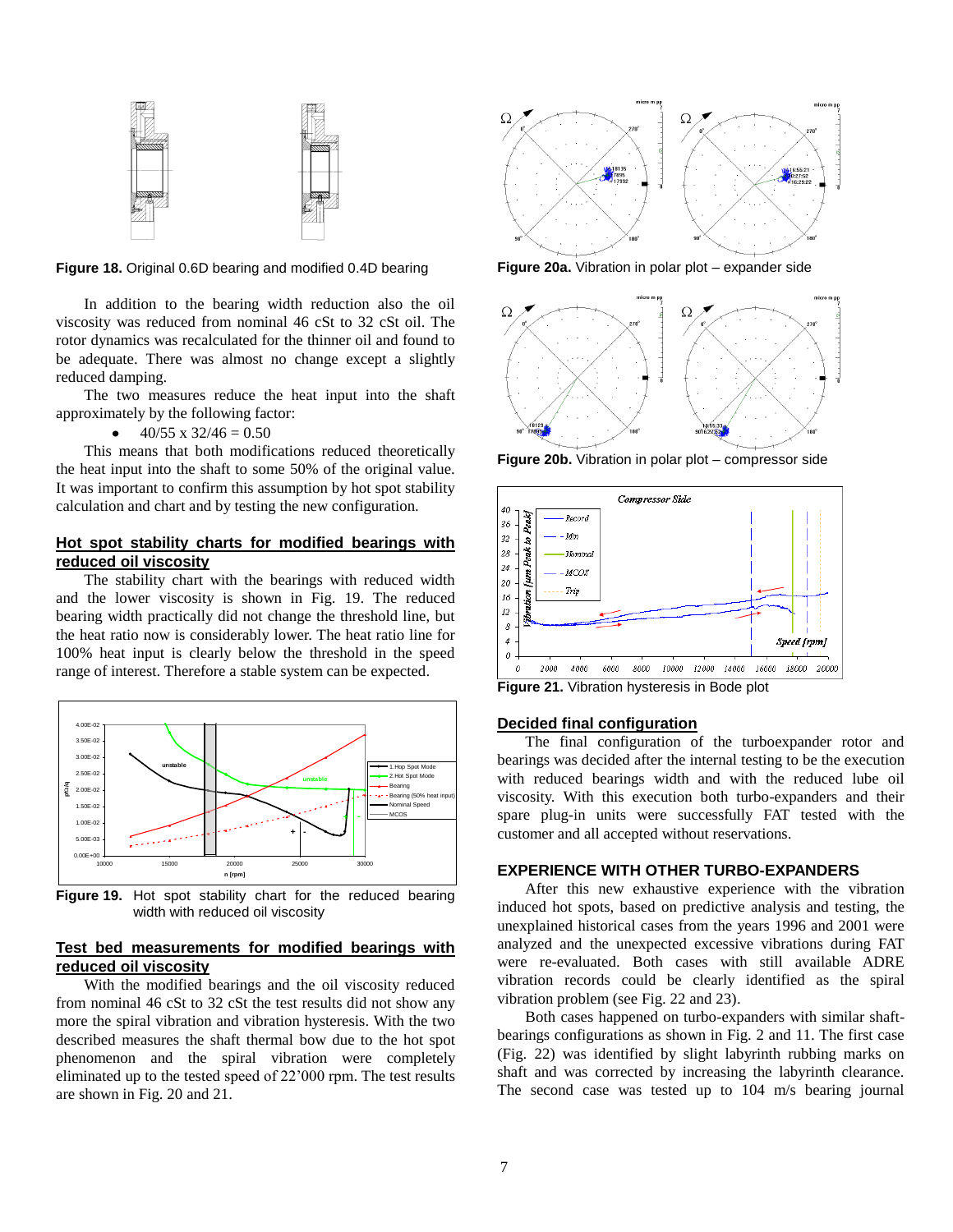velocity (Fig. 23) and was corrected during FAT by modification of the bearing clearance. But the vibration problem solving was a kind of a try and error solution, the predictive analytical method was missing.



**Figure 22.** Vibration in polar plot for a case in 1996



**Figure 23.** Vibration in polar plot for a case in 2001

In another case of integral gear expander-compressor machine, the predictive hot spot stability analysis was performed during the design stage to eliminate any possible vibration problems in advance. The analysis identified the possible vibration induced hot spot problem and therefore the bearing-shaft configuration was correspondingly and adequately adjusted to improve the heat elimination in the bearing area. During the FAT and also during full load operational test no vibration problems were identified.

## **CONCLUSIONS**

For high speed rotors, even with favorable rotor dynamics evaluation according to the API rules, the hot spot stability analysis as described in this paper is a proven method to determine possible unpredicted vibration problems. As a rule of thumb, all stiff rotors running below the bending critical speed with a journal bearing peripheral velocity above 80 m/s are prone to vibration induced hot spots. For more flexible rotors this threshold speed can be even lower. In this case overhang modes instead of the bending modes influence the appearance of the stability chart. Typically the threshold in the overcritical range then is very low in contrast to the present case, where this is the case in the subcritical range of the  $1<sup>st</sup>$  bending mode. The reason for this is the location of the vibration node, which is outside the bearing here and inside the bearing in a typical overhang mode.

The vibration induced hot spot behavior in bearings depends on the shaft geometry, the bearing design, the bearing clearance, the lube oil properties (viscosity) and can be influenced by the same. The described advanced hot spot stability analysis can be utilized as the analytic tool to eliminate unforeseen and possible vibration problems already during the design stage. This way the time consuming vibration trouble shooting during the internal testing, the FAT and the start up of high speed rotating machines can be avoided.

The turbo-expanders as described in this paper are today successfully operating in the foreseen speed and load range.

## **ACKNOWLEDGEMENTS**

The authors thank Cryostar SAS for allowing publication of this document.

#### **REFERENCES**

- [1] Newkirk, B. L., 1926, "Shaft Rubbing. Relative Freedom of Rotor Shafts from sensitiveness to rubbing Contact When Running Above Their Critical Speeds," Mech. Eng. (Am. Soc. Mech. Eng.), 48(8), pp. 830-832.
- [2] Dimarogonas, A. D., 1973, "Newkirk Effect, Thermally Induced Dynamic Instability of High Speed Rotors,‖ *Proc. ASME Int. Gas Turbine Conference*, Washington D.C., ASME 73-GT-26.
- [3] Kellenberger, W., 1978, "Das Streifen einer rotierenden Welle an einem federnden Hindernis – Spiralschwingungen," Ing.-Archiv, 47, pp. 223-229.
- [4] Kellenberger, W., 1980 "Spiral Vibrations Due to the Seal Rings in Turbogenerators Thermally Induced Interaction Between Rotor and Stator," ASME J. Mech. Des., 102, pp 177-184.
- [5] Schmied, J., 1987, "Spiral Vibrations of Rotors," Proc. 11th *Biennal ASME Design Engineering Div. Conference, Vibration and Noise, DE-Vol. 2, Rotating Machinery Dynamics*, Boston MA, ASME H0400B, pp. 449-456.
- [6] De Jongh, F. M., and Morton, P. G., 1996, "The Synchronous Instability of a Compressor Rotor due to Bearing Journal Differential Heating,‖ ASME J. Eng. Gas Turbines Power, **118**, pp. 816-824.
- [7] Keogh, P. S., and Morton, P. G., 1993, "Journal Bearing Differential Heating Evaluation With Influence on Rotor Dynamic Behaviour," Proc. R. Soc. London, Ser. A 441, pp. 527-548.
- [8] Balbahadur, A. C., and Kirk R. G., 2004, "Part I-Theoretical Model for a Synchronous. Thermal Instability Operating in Overhung Rotors," Int. J. Rotating Machinery, 10(6), pp. 469-475.
- [9] Carrick, H. B., 1999, "Integrally Geared Compressors and Expanders in the Process Industry," Proc. Seventh European *Congress on Fluid Machinery for the Oil, Petrochemical and Related Industries*, The Hague, IMechE.
- [10] Schmied, J., 2007, "MADYN 2000 Documentation," Delta JS, Zurich.
- [11] API 617, 2002, "Axial and Centrifugal Compressors and Expander-compressors for Petroleum, Chemical and Gas Industry Services," 7th ed., API American Petroleum Institute.
- [12] Eckert, L., and Schmied J., 2008, "Spiral Vibration of a Turbogenerator Set: Case History, Stability Analysis, Measurements and Operational Experience," ASME J. Eng. Gas Turbines and Power, **130**, 012509 (10 pages).
- [13] Klement, H. D., 1997, "MADYN Program System for Machine Dynamics, Version 4.2," Ingenieurbüro Klement, Darmstadt.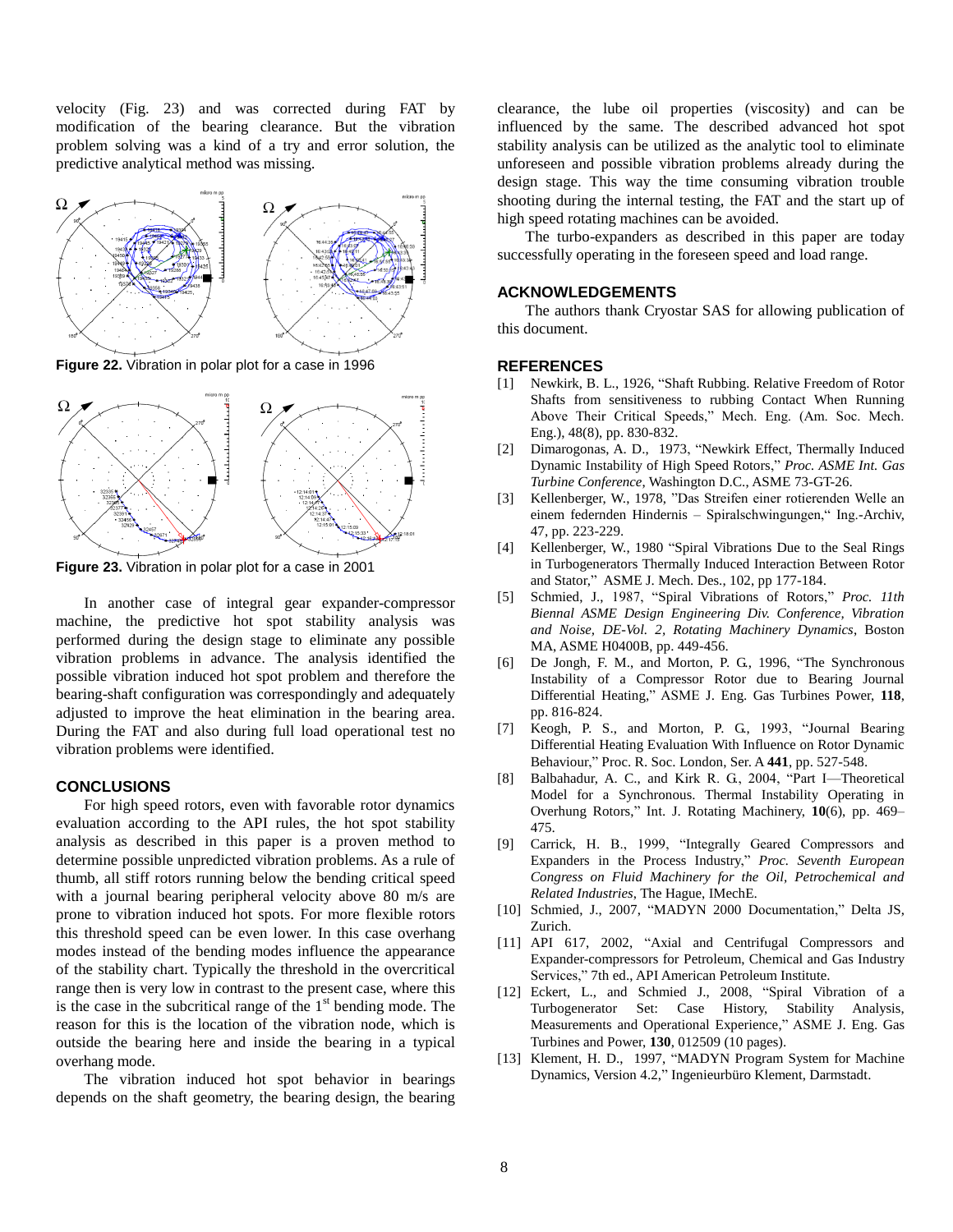### **NOMENCLATURE**

- c Specific heat capacity
- **f** Vector of external excitation forces
- m Mass of the bearing journal
- p Factor for added heat
- q Factor for eliminated heat
- t Time
- u Bearing peripheral speed
- x Translational deflection coordinate
- **x** Vector of coordinates
- $x_T$  Thermal translational deflection coordinate
- $\mathbf{x}_T$  Vector of coordinates describing the thermal deflection
- A Area of the bearing journal surface surrounded by oil
- **D** Damping matrix
- **G** Gyroscopic matrix
- **K** Stiffness matrix
- **K** R Stiffness matrix of the free rotor
- **M** Mass matrix
- P Bearing power loss
- **T** Transformation matrix
- **Q** Heating efficiency
- Real part of the eigenvalue  $\alpha$ Heat transfer coefficient
- $\beta$ Relation between thermal deflection and cross sectional temperature difference
- $\delta$ Radial bearing clearance
- Factor for heat dissipation  $\kappa$
- Eigenvalue λ
- $\mathbf{v}$ Imaginary part of the eigenvalue
- Oil viscosity  $\mathsf{n}$
- Factor for heat input K
- $\Theta$ Cross sectional temperature difference
- $\Omega$  Rotor speed in [rad/s]

# **APPENDIX A**

# **CALCULATION METHOD FOR THE HOT SPOT STABILITY**

The equation of motion of the Finite Element model of a multi bearing rotor has the form

$$
\mathbf{M}\ddot{\mathbf{x}} + (\mathbf{D} + \mathbf{G})\dot{\mathbf{x}} + \mathbf{K}\mathbf{x} = \mathbf{f}(t) \tag{1}
$$

with the mass matrix **M**, the damping matrix **D**, the gyroscopic matrix **G** and the stiffness matrix **K**. The matrices **D** and **K** are non-symmetric due to the damping and stiffness coefficients of the journal bearings and dependant on rotor speed.

If the rotor is thermally deformed the equation of motion for coordinates **x** relative to the static position of the undeformed rotor is

$$
\mathbf{M}\ddot{\mathbf{x}} + (\mathbf{D} + \mathbf{G})\dot{\mathbf{x}} + \mathbf{K}\mathbf{x} - \mathbf{K}^{\mathbf{R}}\mathbf{x}_{\mathbf{T}} = \mathbf{f}(t) \tag{2}
$$

where  $K^R$  is the stiffness matrix of the rotor alone (without pedestals and journal bearings) and  $\mathbf{x}_T$  is the vector describing the thermal deformation. The thermal deformation  $\mathbf{x}_T$  is assumed to depend linearly on the thermal deflections  $\mathbf{x}_{\text{THS}}$  of the shaft at a reference location. Typically it is the location of the hot spot (HS).

**T**

$$
\mathbf{x}_{\mathrm{T}} = \mathbf{T}_{\mathbf{X}\mathrm{T},\mathbf{H}\mathbf{S}} \tag{3}
$$

$$
\mathbf{x}_{\mathrm{T,HS}} = (x_{\mathrm{T},h}, x_{\mathrm{T},v})
$$
 (4)

where  $\mathbf{x}_{\text{T,h}}$  and  $\mathbf{x}_{\text{T,v}}$  are the thermal translational deflections in horizontal and vertical direction at the location of the hot spot. The matrix **T** is derived from the thermal deformation of the rotor (see Fig. 9), which is determined by a static calculation with thermal loads: for the first column of **T** for a temperature gradient in horizontal direction and for the second column for a temperature gradient in vertical direction.

The modeling of the hot spot phenomenon according to the theory of Kellenberger is based on the following thermal equation:

$$
\dot{\tilde{\mathbf{x}}}_{\text{T,HS}} = \underbrace{p\Omega \tilde{\mathbf{x}}_{\text{HS}}}_{\dot{\mathbf{Q}}^+} - \underbrace{q \tilde{\mathbf{x}}_{\text{T,HS}}}_{\dot{\mathbf{Q}}^-}
$$
\n<sup>(5)</sup>

with  $\tilde{\mathbf{x}}_{\text{T,HS}}$  as the thermal deflection at the location of a hot spot and  $\widetilde{\mathbf{x}}_{\text{HS}} = \widetilde{\mathbf{x}}_h$ ,  $\widetilde{x}_v \overset{\mathcal{T}}{\longrightarrow}$  as the vector of the translational shaft displacements at the location of the hot spot.  $\dot{Q}^+$  is the added heating efficiency and  $\dot{Q}$  is the dissipated heating efficiency.

Equation (5) was derived in detail by Kellenberger (see [3]). The coordinates in Eq. (5) are rotating in contrast to the coordinates in Eqs. (1), (2) and (3) which are stationary.

Equation (5) implies the following:

- The change of cross sectional temperature difference is proportional to the change of thermal deflection,
- the differential heat input across the shaft cross section is proportional to the shaft displacement and the speed,
- the differential dissipated heat across the shaft cross section is proportional to the thermal deflection.

The proportionality factors for the added and dissipated heat are *p* and *q*. Kellenberger has applied the method to simplified shaft models. The method was extended for the use on general shaft systems (see [5]).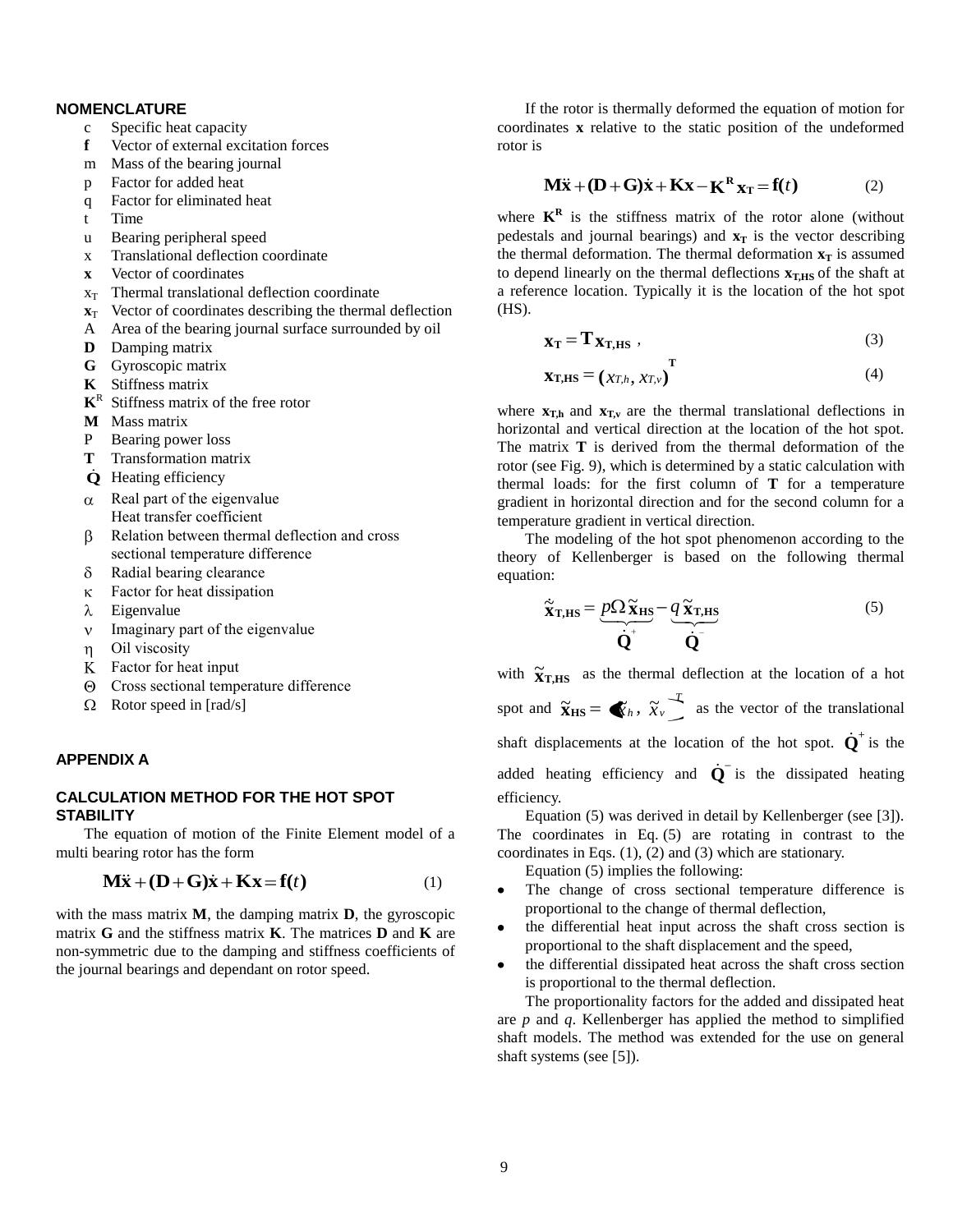Transforming Eq. (5) into stationary coordinates  $x_{T,h}$ ,  $x_{T,v}$ , *xh, x<sup>v</sup>* yields

$$
\begin{bmatrix} 1 & 0 \ 0 & 1 \end{bmatrix} \begin{bmatrix} \dot{x}_{T,h} \\ \dot{x}_{T,v} \end{bmatrix} + \begin{bmatrix} -p\Omega & 0 \\ 0 & -p\Omega \end{bmatrix} \begin{bmatrix} x_h \\ x_v \end{bmatrix} + \begin{bmatrix} q & \Omega \\ -\Omega & q \end{bmatrix} \begin{bmatrix} x_{T,h} \\ x_{T,v} \end{bmatrix} = \begin{bmatrix} 0 \\ 0 \end{bmatrix}
$$
 (6)

or by using matrices and vectors

$$
I\dot{\mathbf{x}}_{T,HS} + P\mathbf{x}_{HS} + Q\mathbf{x}_{T,HS} = 0.
$$
 (7)

Substituting (3) into (2) and extending (2) by (7) yields

$$
\left[\begin{array}{cc}\n\mathbf{M} & \mathbf{0} \\
\mathbf{0} & \mathbf{0}\n\end{array}\right]\n\begin{array}{c}\n\ddot{\mathbf{x}} \\
\ddot{\mathbf{x}}_{\text{T,HS}}\n\end{array}\n+\n\left[\begin{array}{cc}\n\mathbf{O} + \mathbf{G} & \mathbf{0} \\
\mathbf{0} & \mathbf{I}\n\end{array}\right]\n\begin{array}{c}\n\ddot{\mathbf{x}} \\
\dot{\mathbf{x}}_{\text{T,HS}}\n\end{array}\n+\n\left[\begin{array}{c}\n\mathbf{K} & -\mathbf{K}^R \mathbf{T} \\
\mathbf{0} & \mathbf{I}\n\end{array}\right]\n\begin{array}{c}\n\ddot{\mathbf{x}} \\
\mathbf{E} \\
\mathbf{0}\n\end{array}\n\end{array} \tag{8}
$$

where **P** is a 2 x N matrix (with N as the dimension of Eq. (2)), which has the coefficients of **P** at the columns of the translational coordinates  $\mathbf{x}_{\text{HS}}$  of the hot spot.

To receive Eq. (8) the original Finite Element model of the rotor represented by Eq. (1) must be extended by introducing the two extra degrees of freedom  $x_{T,h}$  and  $x_{T,v}$ . The additional coefficients must be added to the global matrices. This possibility is provided for the input of the program MADYN [13].

From Eq. (8) one could calculate the time history of **x** by a time step method. The polar plot of the time history of each coordinate would be a spiral either increasing or decreasing in magnitude. This calculation however would require larger computational effort, since the period of a spiral to complete a 360°-turn is very long for realistic examples. That is why the computation would require the simulation of quite a long period of time until one could judge whether a spiral increases or decreases in magnitude.

As described in [5] this information can be easier extracted from the complex eigenvalues of Eq. (8). Their calculation requires little computational effort.

Equation (8) has  $2(N+1)$  eigenvalues. Since realistic values for *p* and *q* are very small a set of 2N eigenvalues are practically the same as those of Eq. (1) representing the rotor system.

The additional two eigenvalues are a conjugate complex pair

$$
\lambda_T = \alpha \pm i \nu. \tag{9}
$$

They will be called "thermal" eigenvalue in the following. The imaginary part  $\nu$  of the thermal eigenvalue is almost equal to  $\Omega$ . The interpretation of the thermal eigenvector (so-called hot spot mode) is derived in [5]:

The difference between  $\nu$  and  $\Omega$  indicates how fast the thermal bow moves along the shaft respectively at which speed the spiral is traced. The period to complete 360°-turn of the spiral is

$$
T = 2\pi / |\nu - \Omega|.
$$
 (10)

The direction of the revolution of the unbalance response vector is as follows:

- $v > \Omega$ , forward (co-rotational, same direction as the rotor spin)
- $v < \Omega$ , backward (counter- rotational, opposite direction as the rotor spin).

The real part of the thermal eigenvalue  $\lambda_T$  indicates whether the spiral increases or decreases in magnitude:

- $\alpha$  > 0, increasing magnitude (unstable behavior)
- $\alpha$  < 0, decreasing magnitude (stable behavior).

To receive the stability threshold the heat input (i.e. the factor p) is varied until the real part becomes  $\alpha = 0$ .

The method can also be applied for more than one hot spot by extending Eq. (8) accordingly. The number of additional "thermal" eigenvalue pairs corresponds to the number of hot spots.

### **APPENDIX B**

# **ESTIMATION OF THE RATIO OF ADDED TO ELIMINATED HEAT FOR A FLUID FILM BEARING**

The ratio of the added to eliminate heat is estimated with the help of the following simplifying assumptions:

- 1. The journal orbit is a synchronous circle.
- 2. The radial clearance around the circumference is constant.
- 3. The circumferential distribution of the added heat due to the vibration is a sinus shape. The maximum is at the high spot of the shaft.
- 4. For the eliminated heat distribution the same applies as for the added heat.
- 5. The axial distribution of the temperature in the journal is constant.
- 6. The journal ends are adiabatic.
- 7. The complete sinus shaped friction power due to the vibration enters the shaft (not the oil).

These assumptions are best fulfilled for an unloaded cylindrical bearing.